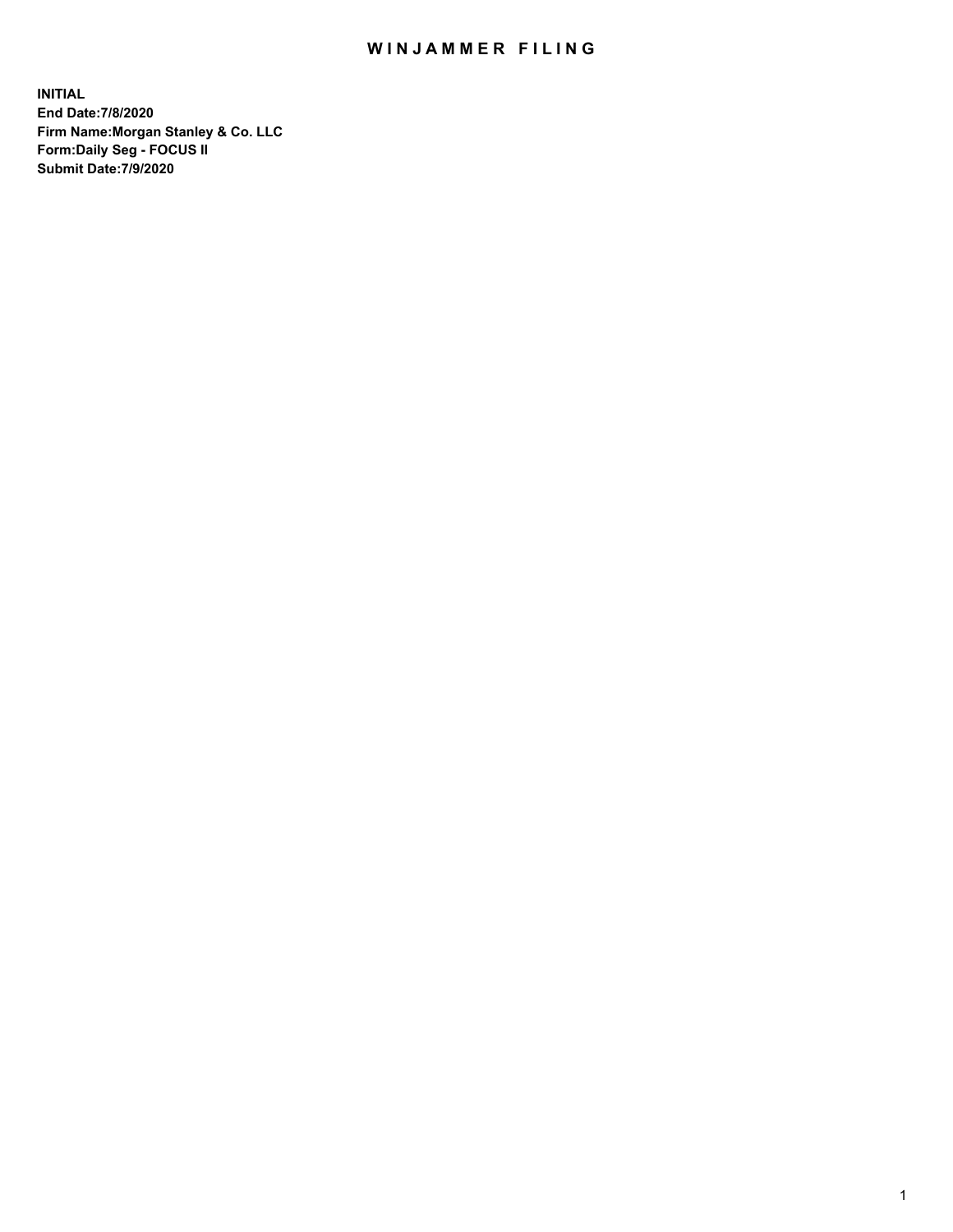**INITIAL End Date:7/8/2020 Firm Name:Morgan Stanley & Co. LLC Form:Daily Seg - FOCUS II Submit Date:7/9/2020 Daily Segregation - Cover Page**

| Name of Company                                                                                                                                                                                                                                                                                                                | Morgan Stanley & Co. LLC                        |
|--------------------------------------------------------------------------------------------------------------------------------------------------------------------------------------------------------------------------------------------------------------------------------------------------------------------------------|-------------------------------------------------|
| <b>Contact Name</b>                                                                                                                                                                                                                                                                                                            | <b>Ikram Shah</b>                               |
| <b>Contact Phone Number</b>                                                                                                                                                                                                                                                                                                    | 212-276-0963                                    |
| <b>Contact Email Address</b>                                                                                                                                                                                                                                                                                                   | Ikram.shah@morganstanley.com                    |
| FCM's Customer Segregated Funds Residual Interest Target (choose one):<br>a. Minimum dollar amount: ; or<br>b. Minimum percentage of customer segregated funds required:%; or<br>c. Dollar amount range between: and; or<br>d. Percentage range of customer segregated funds required between:% and%.                          | 235,000,000<br><u>0</u><br><u>00</u><br>0 Q     |
| FCM's Customer Secured Amount Funds Residual Interest Target (choose one):<br>a. Minimum dollar amount: ; or<br>b. Minimum percentage of customer secured funds required:%; or<br>c. Dollar amount range between: and; or<br>d. Percentage range of customer secured funds required between: % and %.                          | 140,000,000<br><u>0</u><br><u>0 0</u><br>0 Q    |
| FCM's Cleared Swaps Customer Collateral Residual Interest Target (choose one):<br>a. Minimum dollar amount: ; or<br>b. Minimum percentage of cleared swaps customer collateral required:% ; or<br>c. Dollar amount range between: and; or<br>d. Percentage range of cleared swaps customer collateral required between:% and%. | 92,000,000<br><u>0</u><br>0 Q<br>0 <sub>0</sub> |

Attach supporting documents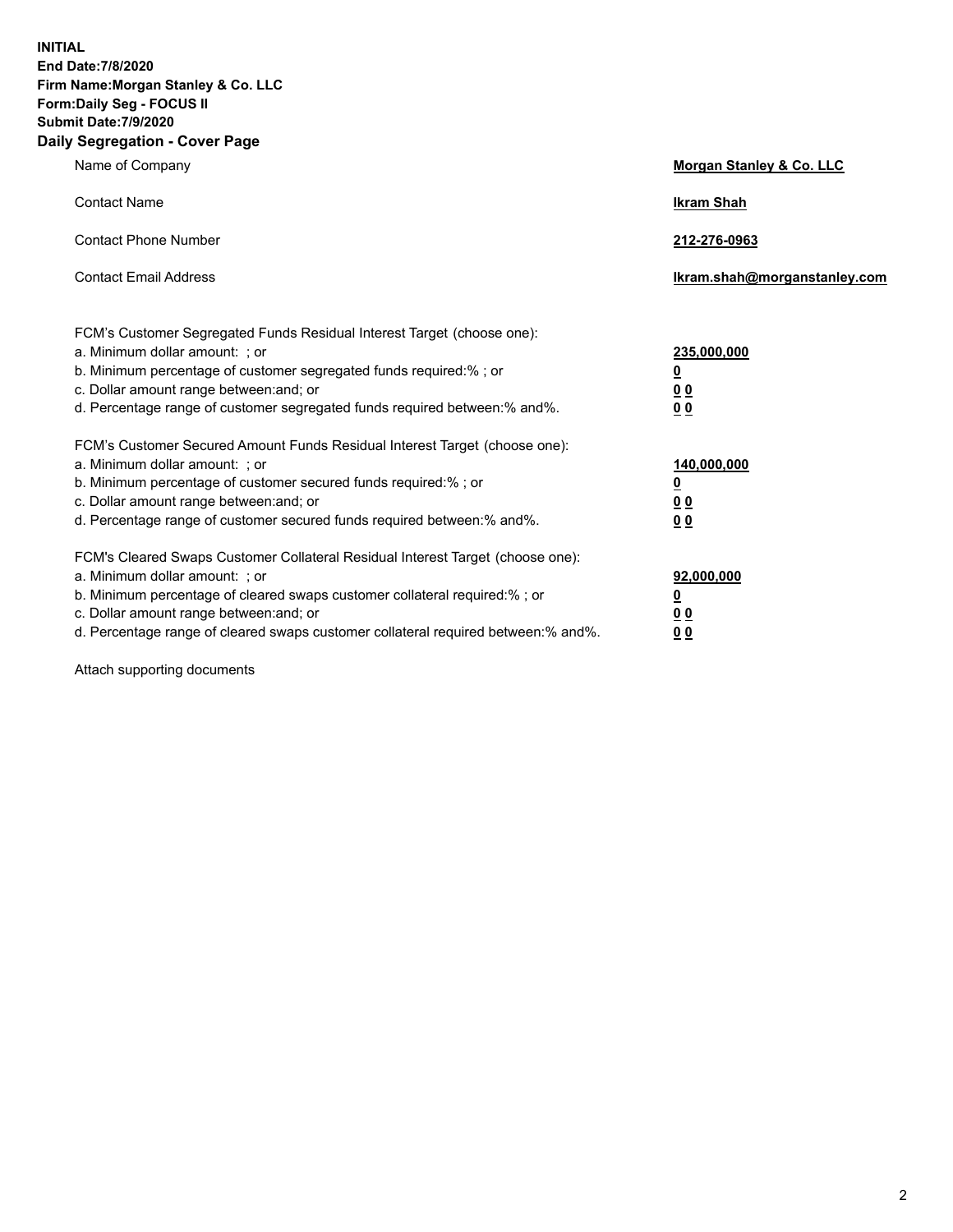|      | <b>INITIAL</b><br><b>End Date: 7/8/2020</b>                                                                                             |                                                      |
|------|-----------------------------------------------------------------------------------------------------------------------------------------|------------------------------------------------------|
|      | Firm Name: Morgan Stanley & Co. LLC<br>Form: Daily Seg - FOCUS II                                                                       |                                                      |
|      | <b>Submit Date: 7/9/2020</b>                                                                                                            |                                                      |
|      | <b>Daily Segregation - Secured Amounts</b>                                                                                              |                                                      |
|      | Foreign Futures and Foreign Options Secured Amounts<br>Amount required to be set aside pursuant to law, rule or regulation of a foreign | $0$ [7305]                                           |
|      | government or a rule of a self-regulatory organization authorized thereunder                                                            |                                                      |
| 1.   | Net ledger balance - Foreign Futures and Foreign Option Trading - All Customers                                                         |                                                      |
|      | A. Cash<br>B. Securities (at market)                                                                                                    | 4,315,108,562 [7315]<br>3,104,127,208 [7317]         |
| 2.   | Net unrealized profit (loss) in open futures contracts traded on a foreign board of trade                                               | 350,809,229 [7325]                                   |
| 3.   | Exchange traded options                                                                                                                 |                                                      |
|      | a. Market value of open option contracts purchased on a foreign board of trade                                                          | <b>5,192,485</b> [7335]                              |
|      | b. Market value of open contracts granted (sold) on a foreign board of trade                                                            | -12,971,268 [7337]                                   |
| 4.   | Net equity (deficit) (add lines 1.2. and 3.)                                                                                            | 7,762,266,216 [7345]                                 |
| 5.   | Account liquidating to a deficit and account with a debit balances - gross amount                                                       | 105,220,521 [7351]                                   |
|      | Less: amount offset by customer owned securities                                                                                        | -100,487,753 [7352] 4,732,768                        |
|      |                                                                                                                                         | [7354]                                               |
| 6.   | Amount required to be set aside as the secured amount - Net Liquidating Equity                                                          | 7,766,998,984 [7355]                                 |
| 7.   | Method (add lines 4 and 5)                                                                                                              |                                                      |
|      | Greater of amount required to be set aside pursuant to foreign jurisdiction (above) or line<br>6.                                       | 7,766,998,984 [7360]                                 |
|      | FUNDS DEPOSITED IN SEPARATE REGULATION 30.7 ACCOUNTS                                                                                    |                                                      |
| 1.   | Cash in banks                                                                                                                           |                                                      |
|      | A. Banks located in the United States                                                                                                   | 738,892,755 [7500]                                   |
|      | B. Other banks qualified under Regulation 30.7                                                                                          | 533,065,208 [7520] 1,271,957,963                     |
|      |                                                                                                                                         | [7530]                                               |
| 2.   | Securities                                                                                                                              |                                                      |
|      | A. In safekeeping with banks located in the United States                                                                               | 408,048,573 [7540]                                   |
|      | B. In safekeeping with other banks qualified under Regulation 30.7                                                                      | 0 [7560] 408,048,573 [7570]                          |
| 3.   | Equities with registered futures commission merchants                                                                                   |                                                      |
|      | A. Cash                                                                                                                                 | 15,297,553 [7580]                                    |
|      | <b>B.</b> Securities                                                                                                                    | $0$ [7590]                                           |
|      | C. Unrealized gain (loss) on open futures contracts<br>D. Value of long option contracts                                                | 2,617,258 [7600]<br><u>0</u> [7610]                  |
|      | E. Value of short option contracts                                                                                                      | 0 [7615] 17,914,811 [7620]                           |
| 4.   | Amounts held by clearing organizations of foreign boards of trade                                                                       |                                                      |
|      | A. Cash                                                                                                                                 | $0$ [7640]                                           |
|      | <b>B.</b> Securities                                                                                                                    | $0$ [7650]                                           |
|      | C. Amount due to (from) clearing organization - daily variation                                                                         | $0$ [7660]                                           |
|      | D. Value of long option contracts                                                                                                       | $0$ [7670]                                           |
|      | E. Value of short option contracts                                                                                                      | 0 [7675] 0 [7680]                                    |
| 5.   | Amounts held by members of foreign boards of trade                                                                                      |                                                      |
|      | A. Cash                                                                                                                                 | 3,248,441,655 [7700]                                 |
|      | <b>B.</b> Securities                                                                                                                    | 2,696,078,635 [7710]                                 |
|      | C. Unrealized gain (loss) on open futures contracts<br>D. Value of long option contracts                                                | 348,191,971 [7720]                                   |
|      | E. Value of short option contracts                                                                                                      | 5,192,485 [7730]<br>-12,971,268 [7735] 6,284,933,478 |
|      |                                                                                                                                         | $[7740]$                                             |
| 6.   | Amounts with other depositories designated by a foreign board of trade                                                                  | $0$ [7760]                                           |
| 7.   | Segregated funds on hand                                                                                                                | $0$ [7765]                                           |
| 8.   | Total funds in separate section 30.7 accounts                                                                                           | 7,982,854,825 [7770]                                 |
| 9.   | Excess (deficiency) Set Aside for Secured Amount (subtract line 7 Secured Statement                                                     | 215,855,841 [7380]                                   |
|      | Page 1 from Line 8)                                                                                                                     |                                                      |
| 10 I | Management Target Amount for Excess funds in senarate section 30.7 accounts                                                             | 140 000 000 [7780]                                   |

10. Management Target Amount for Excess funds in separate section 30.7 accounts **140,000,000** [7780] 11. Excess (deficiency) funds in separate 30.7 accounts over (under) Management Target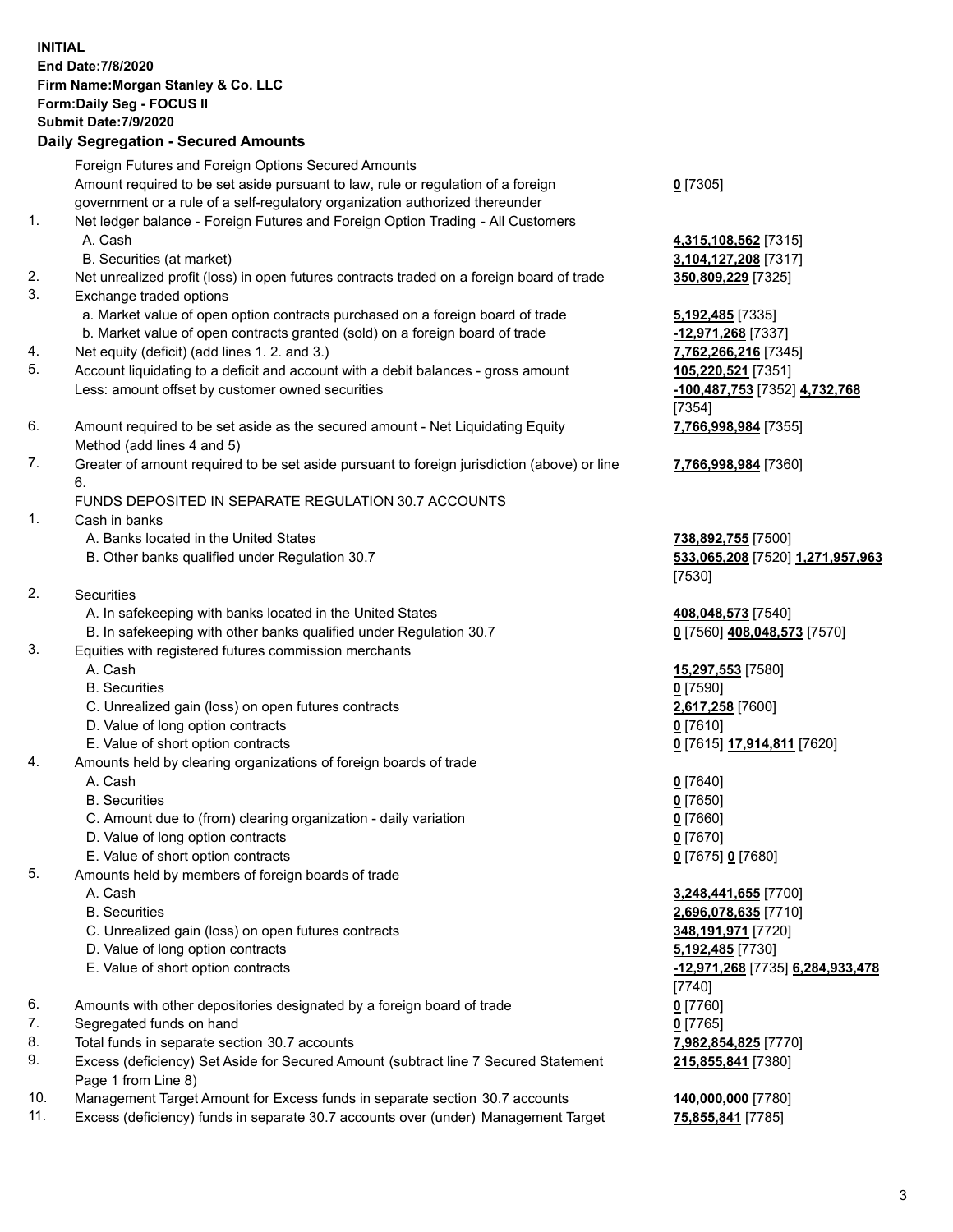**INITIAL End Date:7/8/2020 Firm Name:Morgan Stanley & Co. LLC Form:Daily Seg - FOCUS II Submit Date:7/9/2020 Daily Segregation - Segregation Statement** SEGREGATION REQUIREMENTS(Section 4d(2) of the CEAct) 1. Net ledger balance A. Cash **15,206,587,038** [7010] B. Securities (at market) **8,256,065,354** [7020] 2. Net unrealized profit (loss) in open futures contracts traded on a contract market **2,255,327,055** [7030] 3. Exchange traded options A. Add market value of open option contracts purchased on a contract market **492,867,038** [7032] B. Deduct market value of open option contracts granted (sold) on a contract market **-360,206,937** [7033] 4. Net equity (deficit) (add lines 1, 2 and 3) **25,850,639,548** [7040] 5. Accounts liquidating to a deficit and accounts with debit balances - gross amount **116,890,139** [7045] Less: amount offset by customer securities **-113,878,651** [7047] **3,011,488** [7050] 6. Amount required to be segregated (add lines 4 and 5) **25,853,651,036** [7060] FUNDS IN SEGREGATED ACCOUNTS 7. Deposited in segregated funds bank accounts A. Cash **4,529,464,651** [7070] B. Securities representing investments of customers' funds (at market) **0** [7080] C. Securities held for particular customers or option customers in lieu of cash (at market) **871,602,137** [7090] 8. Margins on deposit with derivatives clearing organizations of contract markets A. Cash **13,011,627,256** [7100] B. Securities representing investments of customers' funds (at market) **0** [7110] C. Securities held for particular customers or option customers in lieu of cash (at market) **7,384,463,217** [7120] 9. Net settlement from (to) derivatives clearing organizations of contract markets **297,875,577** [7130] 10. Exchange traded options A. Value of open long option contracts **492,867,038** [7132] B. Value of open short option contracts **and the set of our original contracts -360,206,937** [7133] 11. Net equities with other FCMs A. Net liquidating equity **11,291,749** [7140] B. Securities representing investments of customers' funds (at market) **0** [7160] C. Securities held for particular customers or option customers in lieu of cash (at market) **0** [7170] 12. Segregated funds on hand **0** [7150] 13. Total amount in segregation (add lines 7 through 12) **26,238,984,688** [7180] 14. Excess (deficiency) funds in segregation (subtract line 6 from line 13) **385,333,652** [7190]

- 15. Management Target Amount for Excess funds in segregation **235,000,000** [7194]
- 16. Excess (deficiency) funds in segregation over (under) Management Target Amount Excess

**150,333,652** [7198]